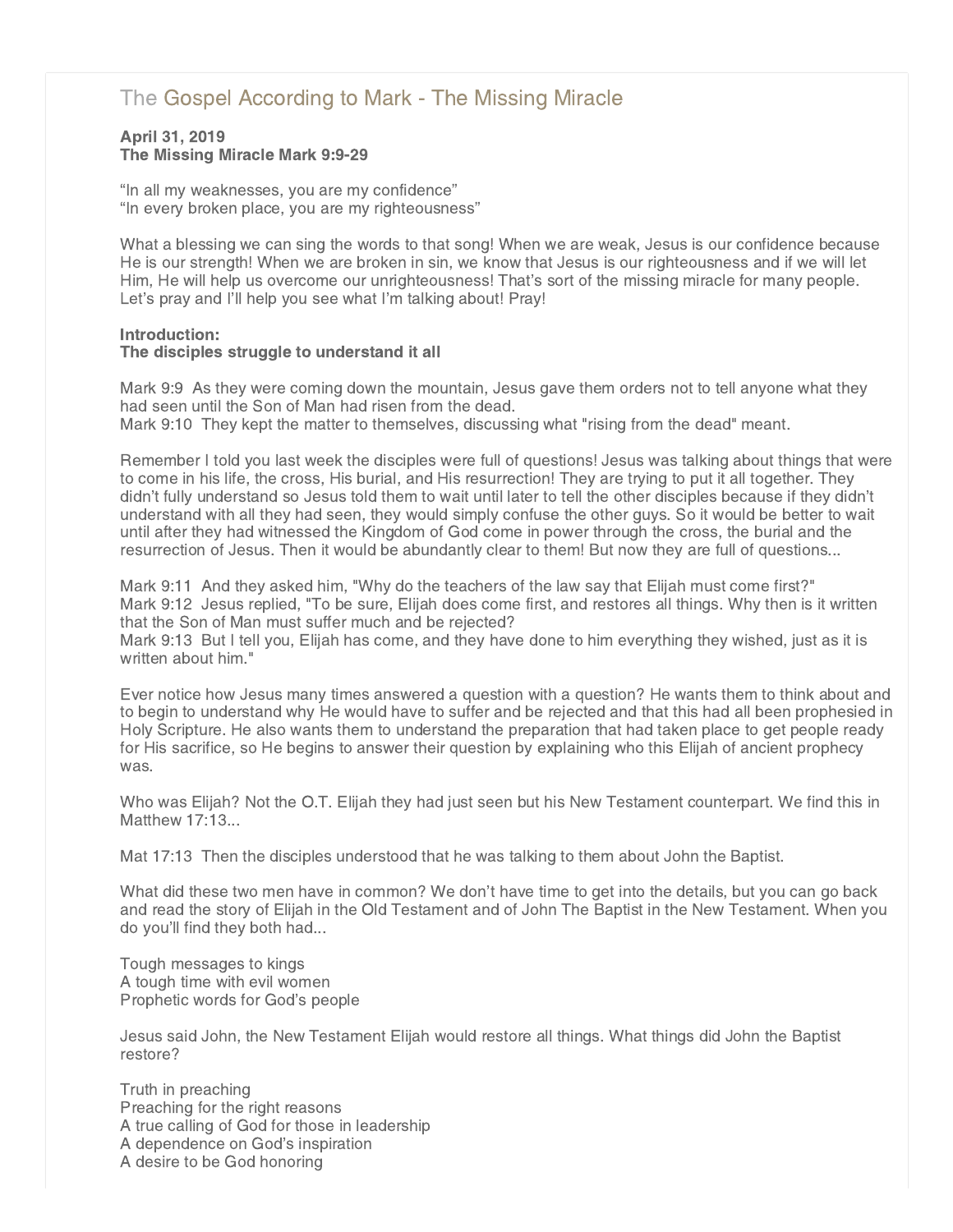A ministry not motivated by personal gain (he lived in the wilderness) A call for Israel to repent

In fact, John came preaching a message of repentance! You might remember back in Mark 1:1-4...

Mark 1:1 The beginning of the gospel about Jesus Christ, the Son of God.

Mark 1:2 It is written in Isaiah the prophet: "I will send my messenger ahead of you, who will prepare your way"--

Mark 1:3 "a voice of one calling in the desert, 'Prepare the way for the Lord, make straight paths for him.'" Mark 1:4 And so John came, baptizing in the desert region and preaching a baptism of repentance for the forgiveness of sins.

You see, the first step in following Jesus is repentance! Being willing to recognize that you have sinned and fallen short of the Glory of God, being willing to ask for forgiveness , and being willing, with God's help, to make an about face away from sin and towards God! This repentance leads a person to experience...

#### The Believer's First Miracle New Birth!

John 3:3 In reply Jesus declared, "I tell you the truth, no one can see the kingdom of God unless he is born again."

John 3:4 "How can a man be born when he is old?" Nicodemus asked. "Surely he cannot enter a second time into his mother's womb to be born!"

John 3:5 Jesus answered, "I tell you the truth, no one can enter the kingdom of God unless he is born of water and the Spirit.

John 3:6 Flesh gives birth to flesh, but the Spirit gives birth to spirit.

John 3:7 You should not be surprised at my saying, 'You must be born again.'

So what does "you must be born again" mean? Again, I believe it is rather clear. I've read many commentaries on the subject and much smarter men than me have surmised various theories on the matter. However, I believe we sometimes try to hard to read something very difficult into something intended to be simple. I believe Jesus was saying that just being born into the physical world God has created does not automatically grant a person entrance into the spiritual kingdom of God! In physical birth the mother's water breaks and then the baby is born physically. But at some point in that child's life, when he or she is old enough to understand the need for repentance, they make a choice to be born again, that is, to allow God to give them life spiritually. We don't have a choice in our physical birth, but we do have a choice in our spiritual birth! When we repent of our sins, through Jesus' work on the cross, the power of sin is broken and we are born again! Peter put it this way...

1 Pet 1:23 For you have been born again, not of perishable seed, but of imperishable, through the living and enduring word of God.

And what does Peter mean when he says "through the living and enduring word of God? He means through Jesus because Jesus is the living Word of God. We find this in the Gospel of John. This is so powerful and really summarizes last week's message and part of today's message beautifully...

John 1:1 In the beginning was the Word, and the Word was with God, and the Word was God.

John 1:2 He was with God in the beginning.

John 1:3 Through him all things were made; without him nothing was made that has been made.

John 1:4 In him was life, and that life was the light of men.

John 1:5 The light shines in the darkness, but the darkness has not understood it.

John 1:6 There came a man who was sent from God; his name was John.

John 1:7 He came as a witness to testify concerning that light, so that through him all men might believe.

John 1:8 He himself was not the light; he came only as a witness to the light.

John 1:9 The true light that gives light to every man was coming into the world.

John 1:10 He was in the world, and though the world was made through him, the world did not recognize him.

John 1:11 He came to that which was his own, but his own did not receive him.

John 1:12 Yet to all who received him, to those who believed in his name, he gave the right to become children of God--

John 1:13 children born not of natural descent, nor of human decision or a husband's will, but born of God. John 1:14 The Word became flesh and made his dwelling among us. We have seen his glory, the glory of the One and Only, who came from the Father, full of grace and truth.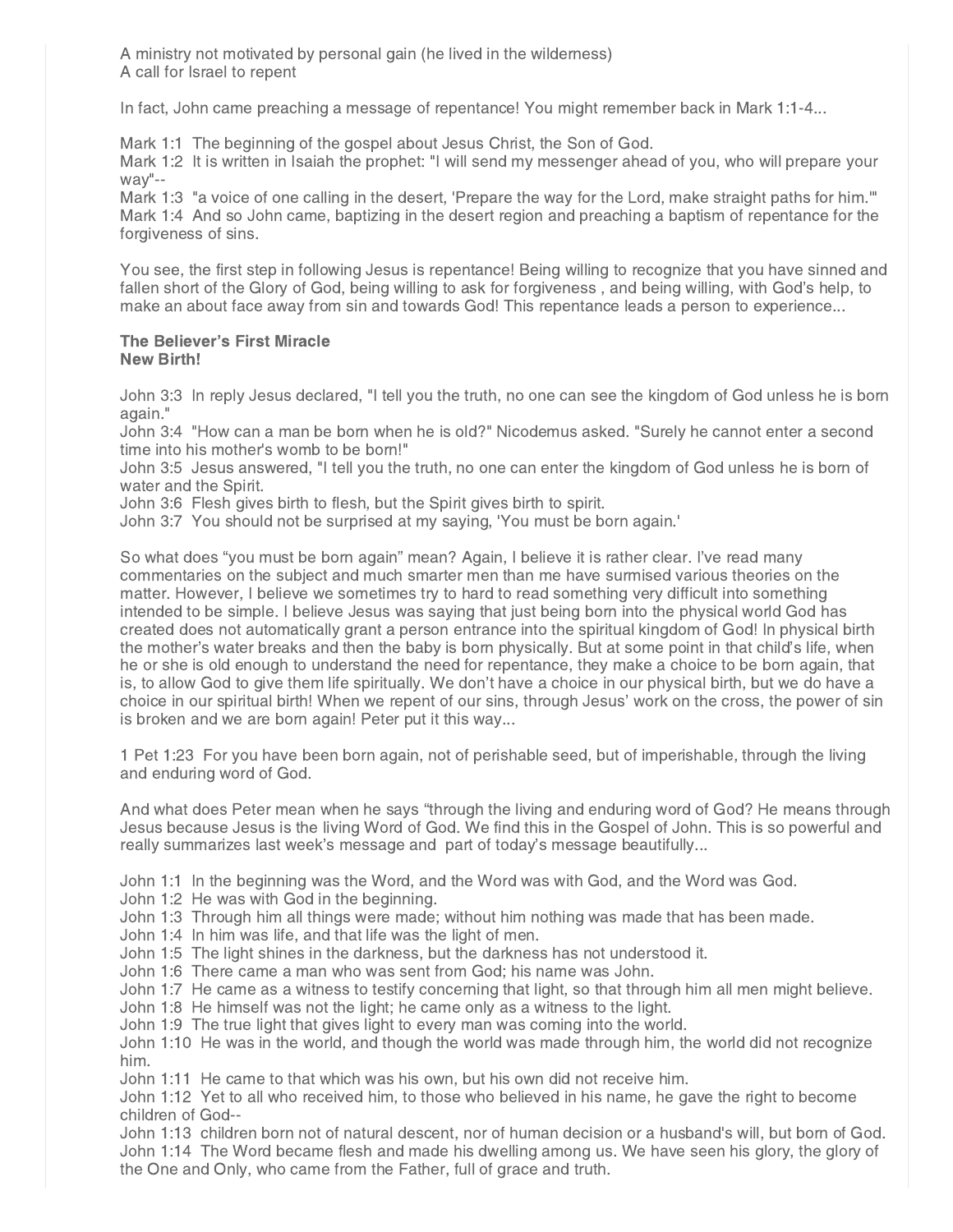John 1:15 John testifies concerning him. He cries out, saying, "This was he of whom I said, 'He who comes after me has surpassed me because he was before me.'"

John 1:16 From the fullness of his grace we have all received one blessing after another.

John 1:17 For the law was given through Moses; grace and truth came through Jesus Christ.

Do you see how this passage gives amazing insight into the Transfiguration experience of Jesus on the mountain and the beauty of how Jesus came to make a way for us to find salvation, new birth, forgiveness, and hope for eternity? What I'm going to do next is a little bit out of the ordinary for me. Usually every point of my message comes directly from the text we are dealing with. But this next point does not. However, I believe you will see the method to my madness. Our text does talk about repentance, and forgiveness, which is the first miracle for a follower of Christ. What I want to mention briefly is the fact that the first miracle, the miracle of new birth, salvation, leads to...

#### The Believer's Last Miracle Eternal Life in Heaven

Phil 3:20 But our citizenship is in heaven. And we eagerly await a Savior from there, the Lord Jesus Christ, Phil 3:21 who, by the power that enables him to bring everything under his control, will transform our lowly bodies so that they will be like his glorious body.

So we know that when we repent of our sins and accept Jesus as our Savior, He promises us eternal life in Heaven! That's a promise! That's in your heavenly bank account and God's bank has never had a breach in security! Never! Is there a verse about this security?

John 10:27 My sheep listen to my voice; I know them, and they follow me.

John 10:28 I give them eternal life, and they shall never perish; no one can snatch them out of my hand. John 10:29 My Father, who has given them to me, is greater than all ; no one can snatch them out of my Father's hand.

John 10:30 I and the Father are one."

So there you go! We call that the Security of the Believer!

Now back to our text and to what I'm going to call the...

### The Missing Miracle

### Spiritual Authority

Mark 9:14 When they came to the other disciples, they saw a large crowd around them and the teachers of the law arguing with them.

Mark 9:15 As soon as all the people saw Jesus, they were overwhelmed with wonder and ran to greet him. Mark 9:16 "What are you arguing with them about?" he asked.

Mark 9:17 A man in the crowd answered, "Teacher, I brought you my son, who is possessed by a spirit that has robbed him of speech.

Mark 9:18 Whenever it seizes him, it throws him to the ground. He foams at the mouth, gnashes his teeth and becomes rigid. I asked your disciples to drive out the spirit, but they could not."

Mark 9:19 "O unbelieving generation," Jesus replied, "how long shall I stay with you? How long shall I put up with you? Bring the boy to me."

Mark 9:20 So they brought him. When the spirit saw Jesus, it immediately threw the boy into a convulsion. He fell to the ground and rolled around, foaming at the mouth.

Mark 9:21 Jesus asked the boy's father, "How long has he been like this?" "From childhood," he answered. Mark 9:22 "It has often thrown him into fire or water to kill him. But if you can do anything, take pity on us and help us."

Mark 9:23 "'If you can'?" said Jesus. "Everything is possible for him who believes."

Mark 9:24 Immediately the boy's father exclaimed, "I do believe; help me overcome my unbelief!"

Mark 9:25 When Jesus saw that a crowd was running to the scene, he rebuked the evil spirit. "You deaf and mute spirit," he said, "I command you, come out of him and never enter him again."

Mark 9:26 The spirit shrieked, convulsed him violently and came out. The boy looked so much like a corpse that many said, "He's dead."

Mark 9:27 But Jesus took him by the hand and lifted him to his feet, and he stood up.

Mark 9:28 After Jesus had gone indoors, his disciples asked him privately, "Why couldn't we drive it out?" Mark 9:29 He replied, "This kind can come out only by prayer."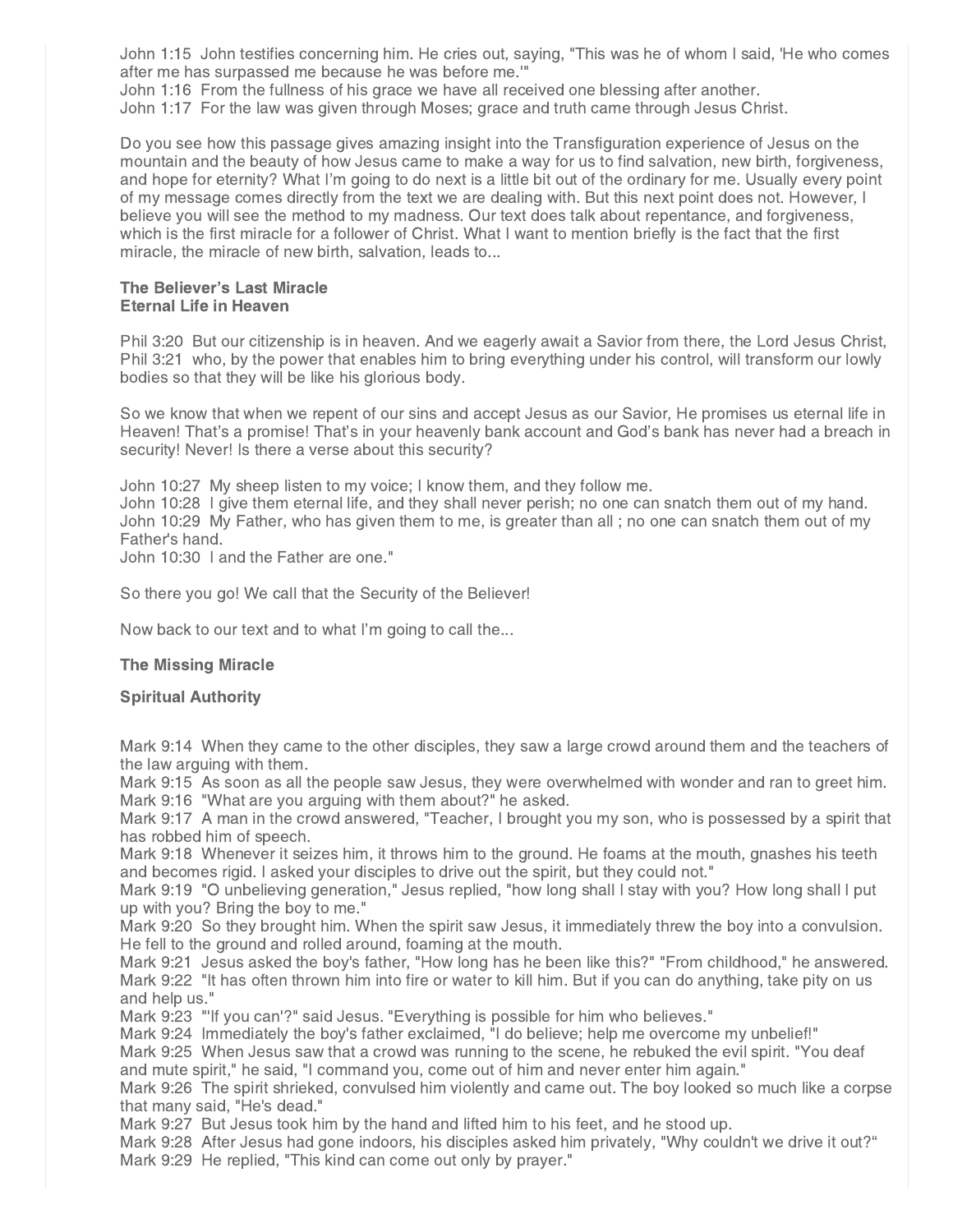### The Missing Miracle Is The Middle Miracle

Our lives should be a daily miracle based on God's grace, love and power.

We have been given the spiritual authority to receive God's grace, love and power on a daily basis. The disciples did not understand, or remember, they had been granted spiritual authority for the situation they faced. Remember back in Mark 6:7?

Mark 6:7 Calling the Twelve to him, he sent them out two by two and gave them authority over evil spirits.

Jesus was disappointed with the disciples because even though He had granted them authority to act on His behalf, they obviously did not take Him at His word. And then there's this very interesting aspect of the story concerning the boy's father and his honest confession about his unbelief...

Mark 9:24 Immediately the boy's father exclaimed, "I do believe; help me overcome my unbelief!"

Henry Turlington put it this way...

"How well does his confession reflect the difficulties of every man's faith in God! The life of faith is no tranquil experience, without doubt and without turmoil. And this is especially evident in times of personal crisis."

Now I know there are some differences in how all of this works today and how things worked when Jesus was present on the earth and the way things were in the New Testament Church. I'm just going to tell you right up front and be very honest with you, I don't fully understand the differences or why? I'm one of those preachers who will tell you when I don't know something or understand something rather than try to pretend I have it all figured out! I don't! I don't understand why very obvious and very astounding, logic defying miracles seemed common place back then, but not today. Oh they do still happen, but not at the same frequency. I could just say they had more faith than people today, but I've known people with amazing faith and trust in God and who had a beautiful relationship with God who asked God for a miracle of healing and it was not granted in this world! Maybe Jesus, when He was here on earth, was establishing for the people back then His power over all things including nature, and sickness and death and allowed those things to be written and recorded for our sake also! But even those people who received a miracle of healing back then, as I've said before, it was not permanent in this world. They too would eventually face death, the transition from this world to eternity.

But don't get me wrong, the miracle of spiritual authority has been granted to all born again believers, even today. And if God needs to work a logic defying miracle for you to accomplish His will for your life then you'll get that. Talk about a path to peace! And when it comes to your physical life, knowing no matter what your diagnosis, God will either give you an amazing miracle of healing, or use the amazing skills of a physician and modern medicine to meet your needs, or give you an amazing grace to endure with His strength until your transition to glory, and all of this to testify to family and friends the beauty of trusting God with your life! Either way, He will grant you the spiritual authority to be victorious! Amen? Absolutely!

Listen, don't ignore this or misinterpret this! Some ignore spiritual authority and lose the benefits of the power and victory this authority offers to them in their life. Other's misinterpret this to mean a Christian, if they have enough faith, will never face hardship, or sickness, or pain, or trouble. Adrian Rogers has some powerful words on this subject!

"We are already kings and priests meant to live in perpetual victory—not necessarily in ease, wealth, or health, but victory. Kingdom authority is not only for the 'sweet by and by' but for the believer today. It is your birthright and legacy."

Adrian goes on to say . . .

"There are some well-meaning believers in the body of Christ who believe that salvation is the elimination of all pain and suffering. I hate to disappoint them, but life is not 'all honey and no bees,' whether you are saved or lost. Kingdom Authority is not the key to Fort Knox and the fountain of youth rolled into one. It is not the gospel of cash, fancy cars, yachts and vacation homes as promised by the 'joy boys' on television. The truth of spiritual authority has been distorted and often discarded because of this dominion theology gospel saying that you can simply 'name it and claim it' as part of your authority as a believer. 'Just call on the Lord, and you can have it all.'"

Man, Adrian didn't mince words!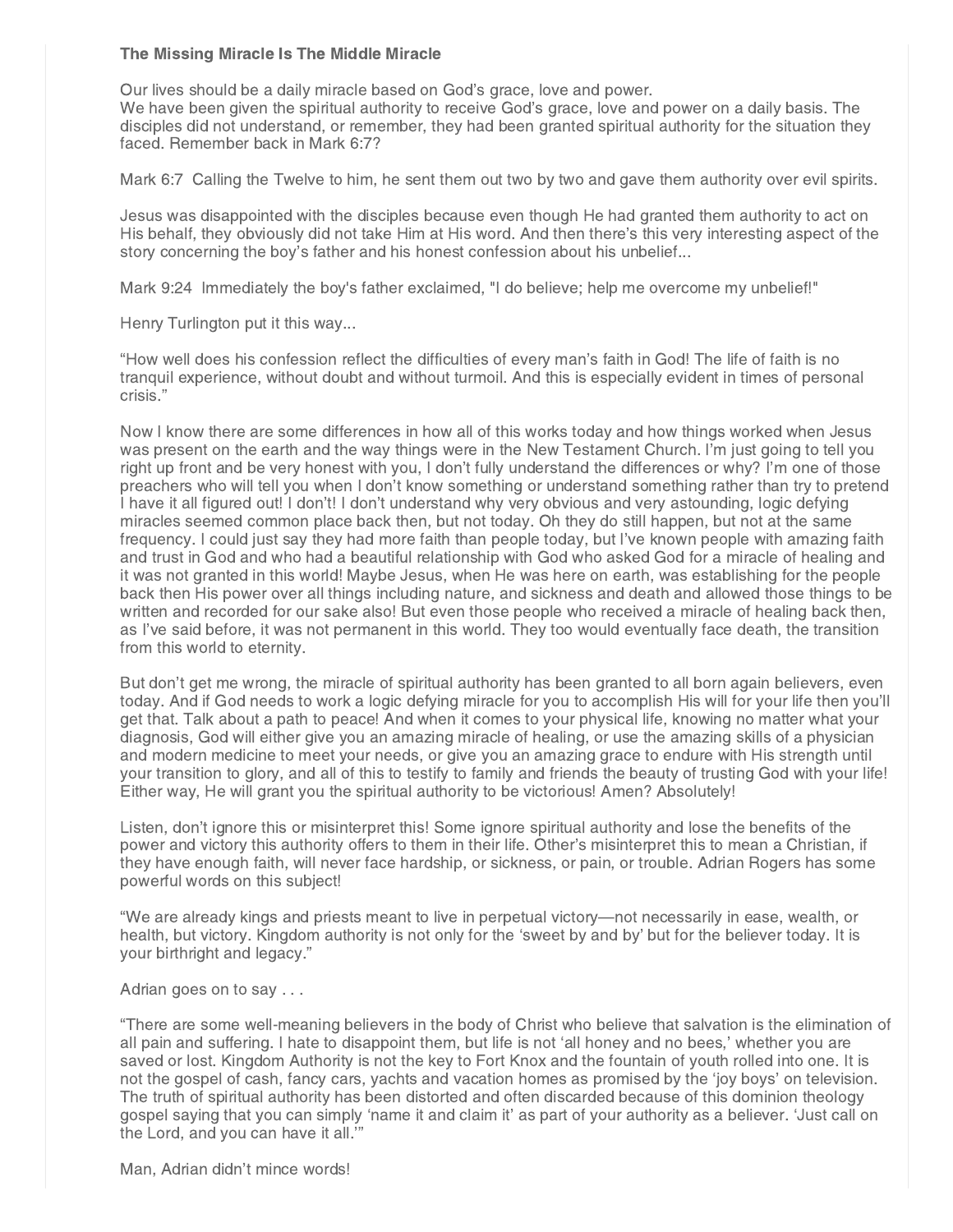When you try to exercise this miraculous spiritual authority in the wrong places and for the wrong reasons you miss the real victory of the Christian life! But you might ask: what then have we been given authority over? How about these things for starters...

The World - Temptation/The More is Better Syndrome/Chasing Worldly Success The Devil - Lies/Deception/Fear/Guilt/Condemnation/Depression The Self - Greed/Anger/Selfishness/Discouragement

These are the things that destroy most Christians and ruin their lives! You see, once you have given your heart, your soul, your spirit to God through an acceptance of what Jesus did for you on the Cross, once that happens Satan knows he's lost your soul and your eternity. He can't undo the miracle of your salvation and he can't prevent the miracle of your eternal life with God in heaven. The only place he still has the ability to affect is your daily life. Satan will try to destroy the effectiveness of your life and the joy of your life. Satan does this by many different means. Like trying to distract you from your walk with God, and causing you to forget or ignore your kingdom authority to walk in victory over the things of this world.

Satan will try to bring up your past and your failures, but when he does, just remember the miracle of your salvation and forgiveness! Remember your miracle of eternal life. Then remember the miracle that is available to you every day of your life:

The miracle of Jesus walking with you through His Holy Spirit! Remember the miracle of daily victory in Jesus which is real no matter what your circumstances! Paul put this beautifully in his letter to young Timothy...

1 Tim 1:12 I thank Christ Jesus our Lord, who has given me strength, that he considered me faithful, appointing me to his service.

1 Tim 1:13 Even though I was once a blasphemer and a persecutor and a violent man, I was shown mercy because I acted in ignorance and unbelief.

1 Tim 1:14 The grace of our Lord was poured out on me abundantly, along with the faith and love that are in Christ Jesus.

1 Tim 1:15 Here is a trustworthy saying that deserves full acceptance: Christ Jesus came into the world to save sinners--of whom I am the worst.

1 Tim 1:16 But for that very reason I was shown mercy so that in me, the worst of sinners, Christ Jesus might display his unlimited patience as an example for those who would believe on him and receive eternal life.

And talking about displaying a message to the world in our daily lives no matter the circumstances, listen to this man's testimony when going through terminal cancer...

He list things cancer cannot do to someone who understands the miracle of faith and trust in a personal relationship with God!

For a believer, cancer...

Cannot cripple love Cannot shatter hope Cannot corrode faith Cannot eat away peace Cannot destroy confidence Cannot kill friendship Cannot shut out memories Cannot silence courage Cannot invade the soul Cannot reduce eternal life Cannot quench the spirit Cannot lessen the power of the resurrection!

This man had learned how to exercise Kingdom Authority in all circumstances! Kingdom Authority, exercised in humility, is powerful enough to change individuals, families, communities, cities, and even nations! Oswald Chambers said this...

"The weakest saint can experience the power of the Deity of the Son of God if once he is willing to 'let go.'